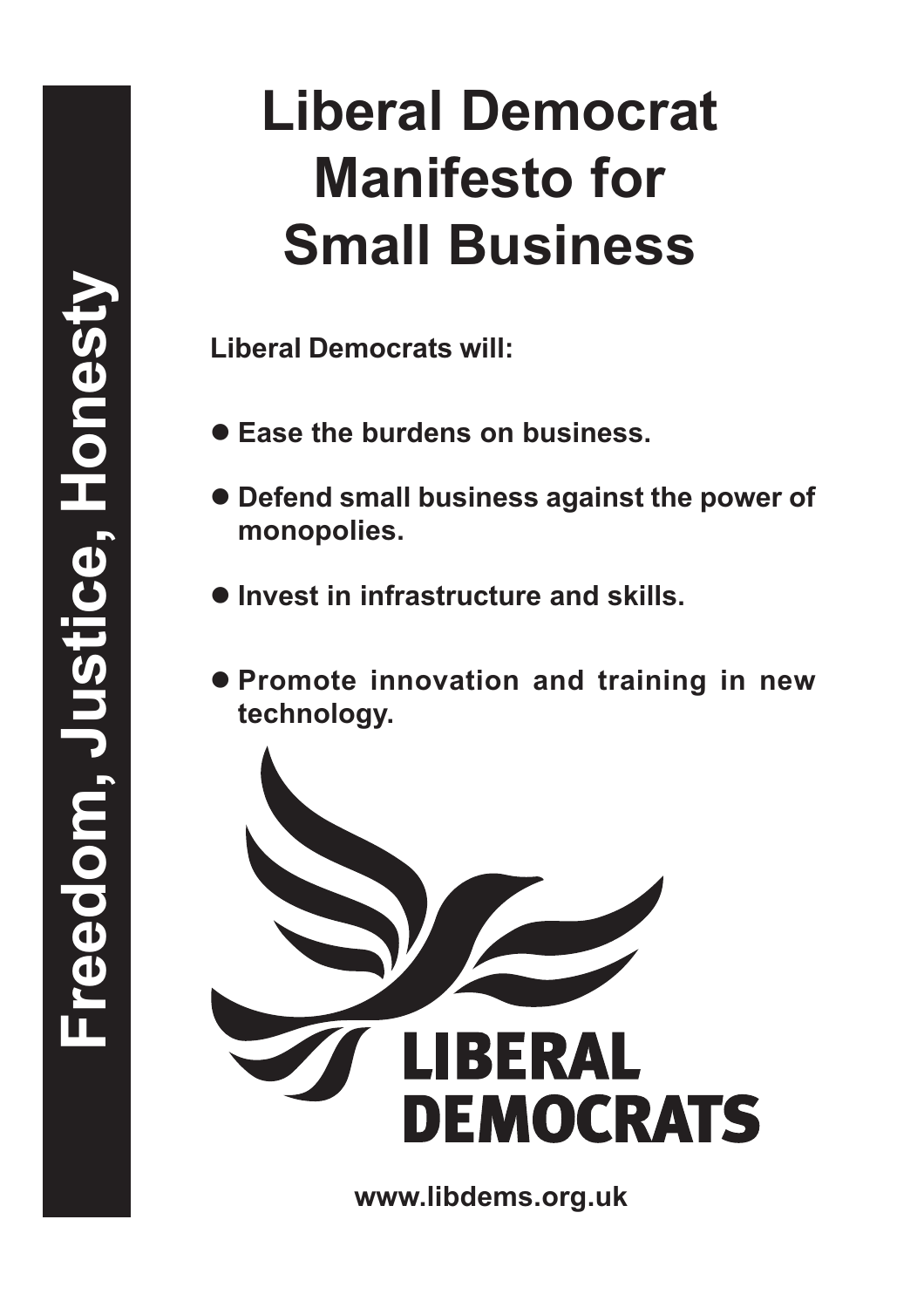

As Leader of the Liberal Democrats I take a keen interest in the small business community. SMEs account for more than 99% of all businesses in the UK and provide more than half of all of non-governmental employment.

Our policies recognise the many problems faced by this sector. We will reduce business rates and repeal any unnecessary regulations, with an initial list of 25 burdensome measures which we are committed to scrapping. We will keep any future regulation to a minimum and introduce sunset clauses. Outside interference will be reduced with a one-stop-shop approach to inspection.

Liberal Democrats' social objectives cannot be achieved without the creation of wealth and the promotion of enterprise. The Conservatives have always posed as the champions of enterprise. But too often they have in fact defended vested interests and monopoly power. Labour has over-regulated in some areas and under-regulated in others. Neither party has really backed new enterprise and new ideas. Small businesses have to deal with an avalanche of red tape, while the utility and railway companies have been allowed to get away with far too much. It is the Liberal Democrats who offer small businesses a real chance for real change.

Glarles (Cenneda

Charles Kennedy, Leader of the Liberal Democrats

This document contains Federal Liberal Democrat policy, except in areas where policy of the Scottish and Welsh Liberal Democrats applies. A full costing document will be published at the same time as the General Election manifesto.

Promoted & published by Chris Rennard on behalf of the Liberal Democrats, both at 4 Cowley Street, London, SW1P 3NB.

Printed by Contract Printing, 1 St James Road, St James Industrial Estate, Corby, Northants, NN18 8AL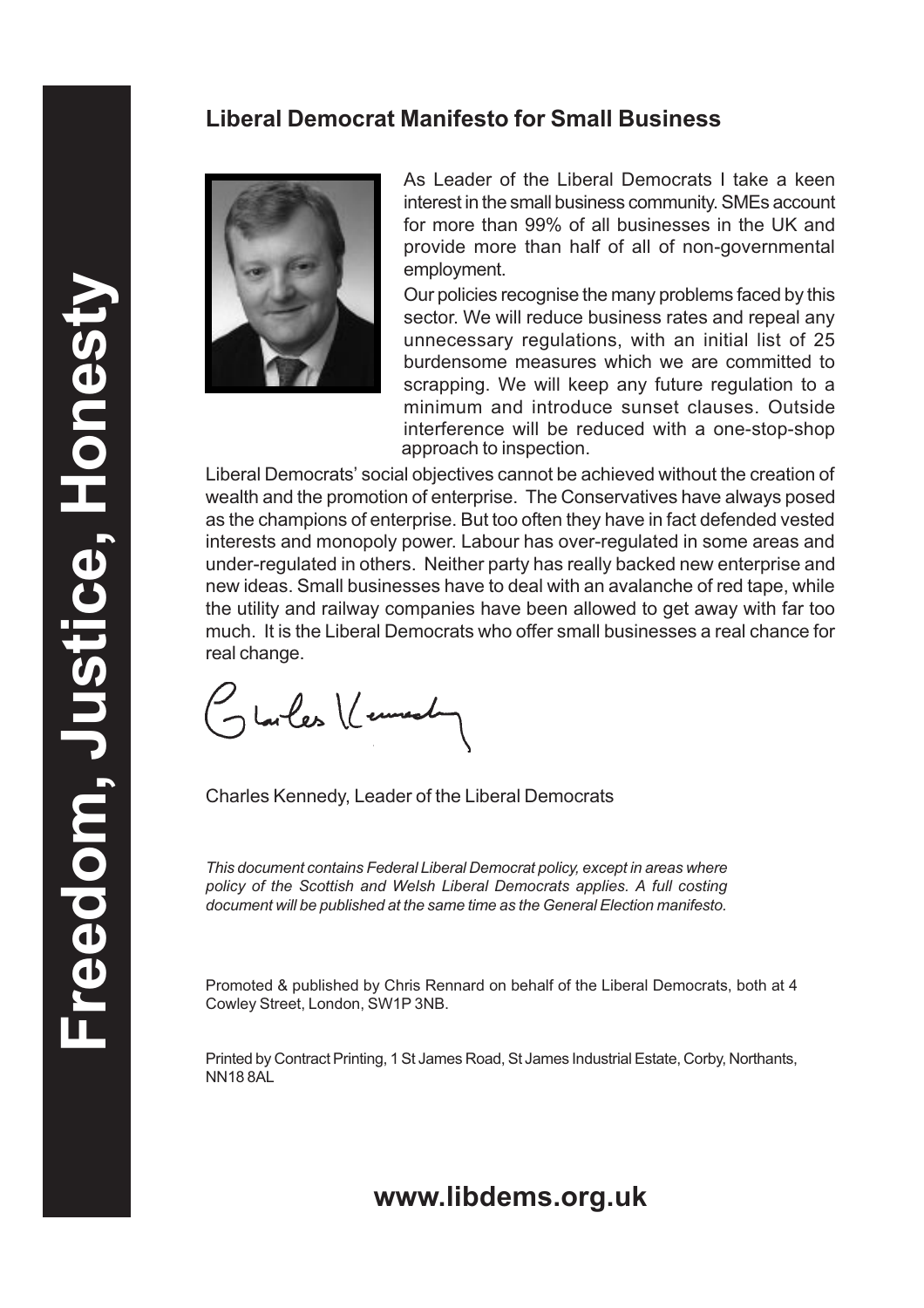# **Freedom from Red Tape**

Business people want to get on with running their companies, creating wealth and providing more opportunities for their staff. They should not have to spend large amounts of their time acting as agents for the Government, coping with interminable regulations and filling in endless forms. We will:

- Scrap unnecessary business regulations. We have published a list of 25 specific major regulations which we will scrap. Specific examples include: transferring responsibility for administering the Working Families Tax Credit to the Department of Social Security, saving employers £105 million per year; and repealing Section 8 of the Immigration and Asylum Act 1996, which provides that employers are guilty of a strict liability criminal offence if they employ someone who does not have permission to work in, the United Kingdom.
- Subject any new regulations to a sunset clause, setting a deadline after which they would automatically lapse.
- l Consult business before introducing any new measures, and ensure adequate 'learning time' for businesses before legislation is implemented.
- Set up a single inspectorate for small businesses to replace existing structures. Every SME will have a named general inspector who will visit them to assess compliance. The Inspector will be encouraged to work in partnership with businesses in order to achieve compliance, although they will have the reserved right to issue immediate orders or to call in further specialist inspectors if necessary.
- Resist goldplating of EU Directives. Any additional provisions will have to be justified to the Small Business Service.
- Liberalise Sunday trading laws. We will make Sunday opening hours a matter for local councils rather than for national government, within a national framework to guarantee extra pay for Sunday work and protect conscientious objection to Sunday working.



"Liberal Democrat policies are designed to reduce the bureaucratic burden on small business".

**Brian Cotter, Liberal Democrat Small Business Spokesperson**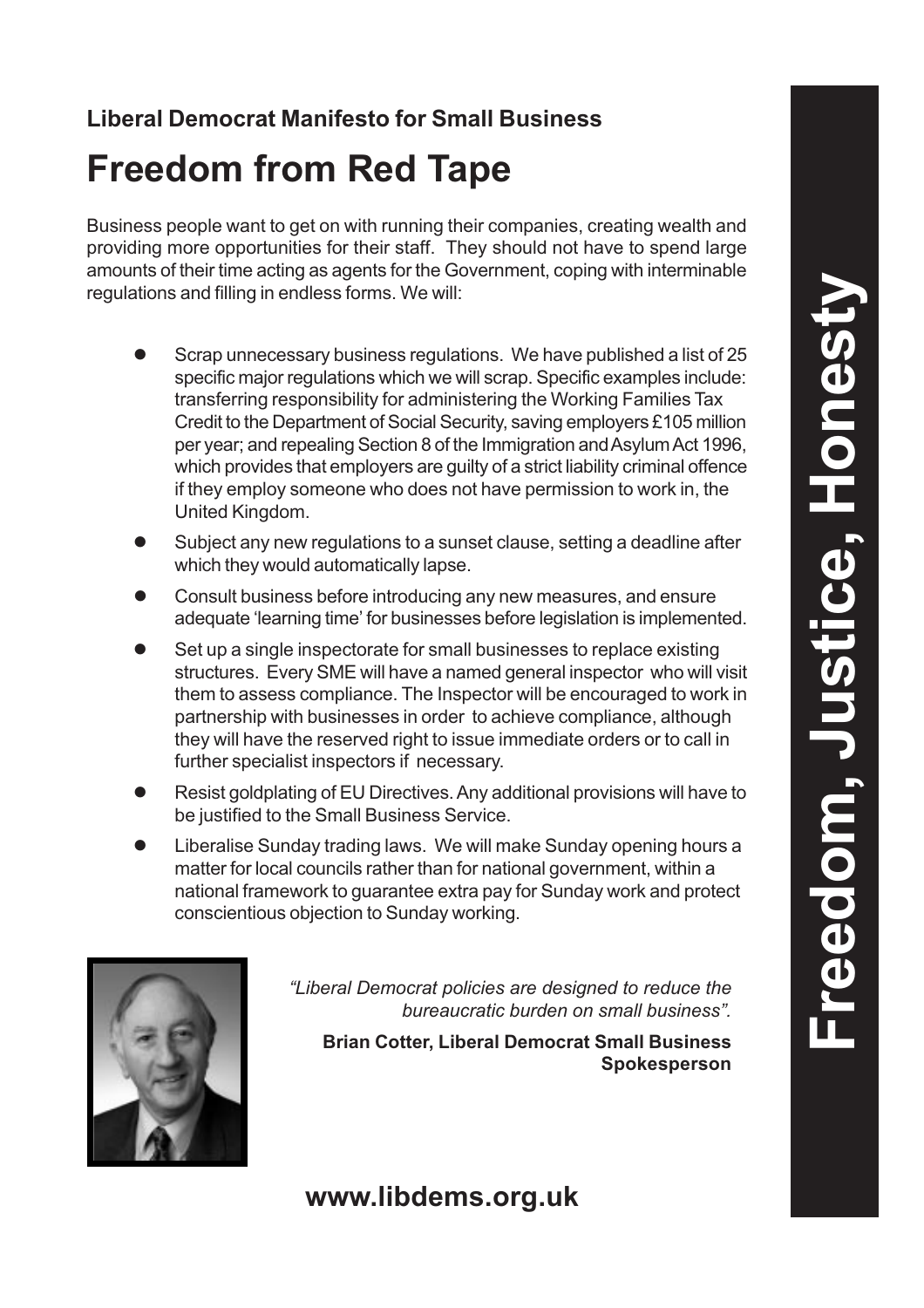# **Liberal Democrat Manifesto for Small Business Freedom to do Business**

As well as strangling small business in red tape, government can hold back wealth creation by failing to deliver those public services on which business success ultimately depends, such as education and public transport, or by badly targeted taxes which stifle small business growth. To address these problems, we will:

- l **Cut business rates on small businesses** by introducing a Business Rates Allowance, similar to personal tax allowances. This tax-free allowance would be set at £1500 and apply to all small businesses. With larger businesses paying a little more to cover the cost of the scheme, smaller businesses will pay less. This will help to redress the anomaly whereby small businesses can pay more than 15% of their turnover in business rates, while large businesses may pay as little as 5%.
- **Further reform the rates in the medium term, replacing the Uniform** Business Rate with locally set rates, and allowing Local Authorities to move to a system of Site Value Rating.
- **Cut restrictions on local government** which prevent councils from raising funds to improve public transport and the environment.
- **Increase investment in public transport**. We will enable local authorities to raise bonds and establish congestion charging and private non-residential parking taxes (including out-of-town retail and workplace parking) to fund improved public transport. This will reduce traffic congestion which costs business billions every year.
- **Invest in the education system**, for example providing 5,000 extra teachers and 40,000 extra classroom assistants, thereby raising the basic educational level of the future workforce.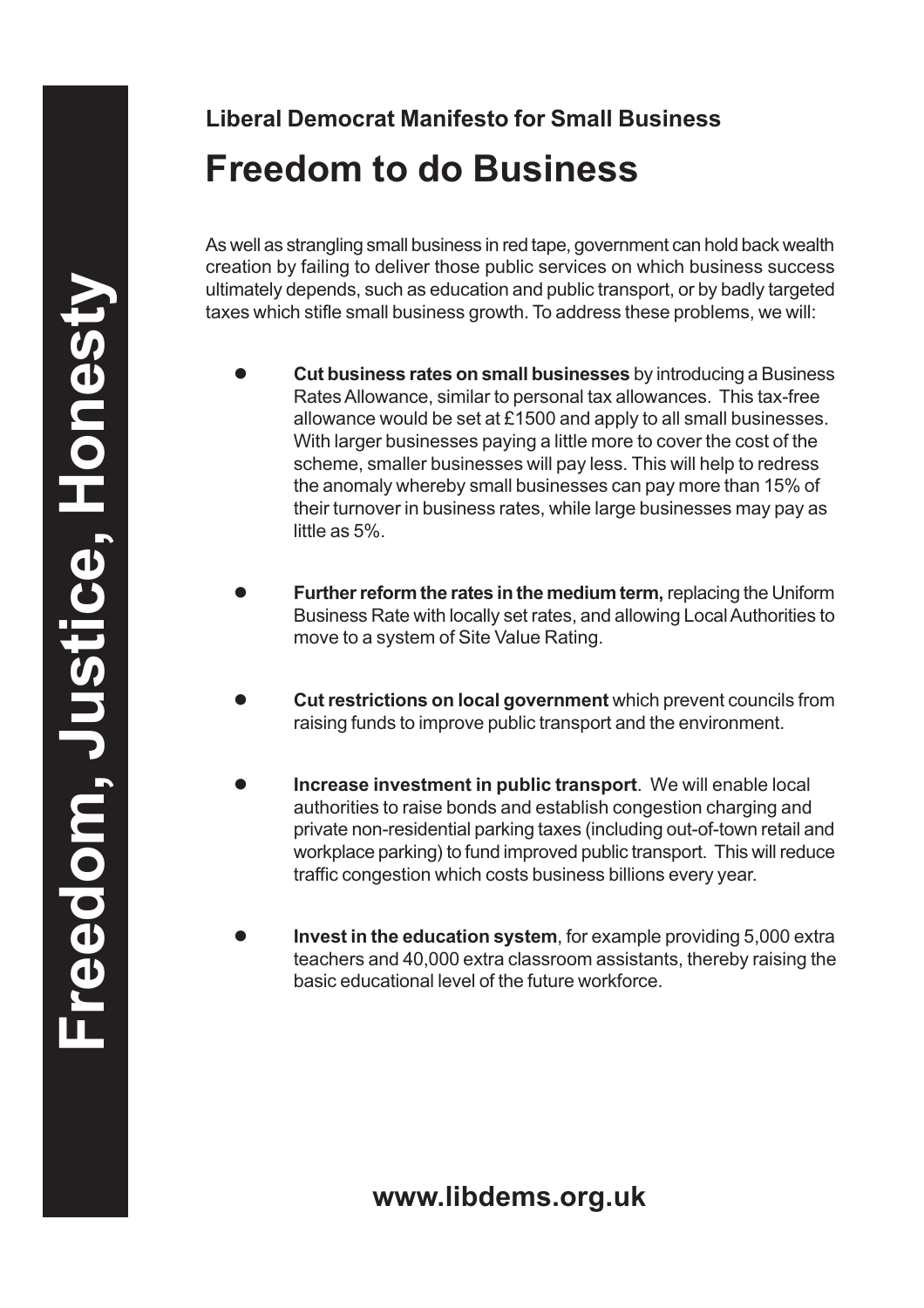- l **Introduce tax incentives for small and medium-sized enterprises to improve training.** Companies eligible would include those working with Investors in People, those introducing a company training plan under the Skills for Small Businesses programme, and those training an employee to 'master' training level.
- **Promote tourism.** We will bring together the marketing and infrastructure work of government, local councils and tourist boards. We will ensure that local communities are involved in the planning of tourism from the earliest stages.
- **Protect village pubs and local breweries** by extending the 50% mandatory rate relief currently enjoyed by some village shops and post offices to sole village pubs and encourage wider use of local authority powers to grant additional discretionary relief for services and businesses.
- **Cut the size and cost of central government.** We will reduce the number of ministers and (as part of voting reform) cut the membership of both the House of Commons and the Upper House.



"Taxes must not be a barrier to the growth of businesses."

**Matthew Taylor, Liberal Democrat Shadow Chancellor**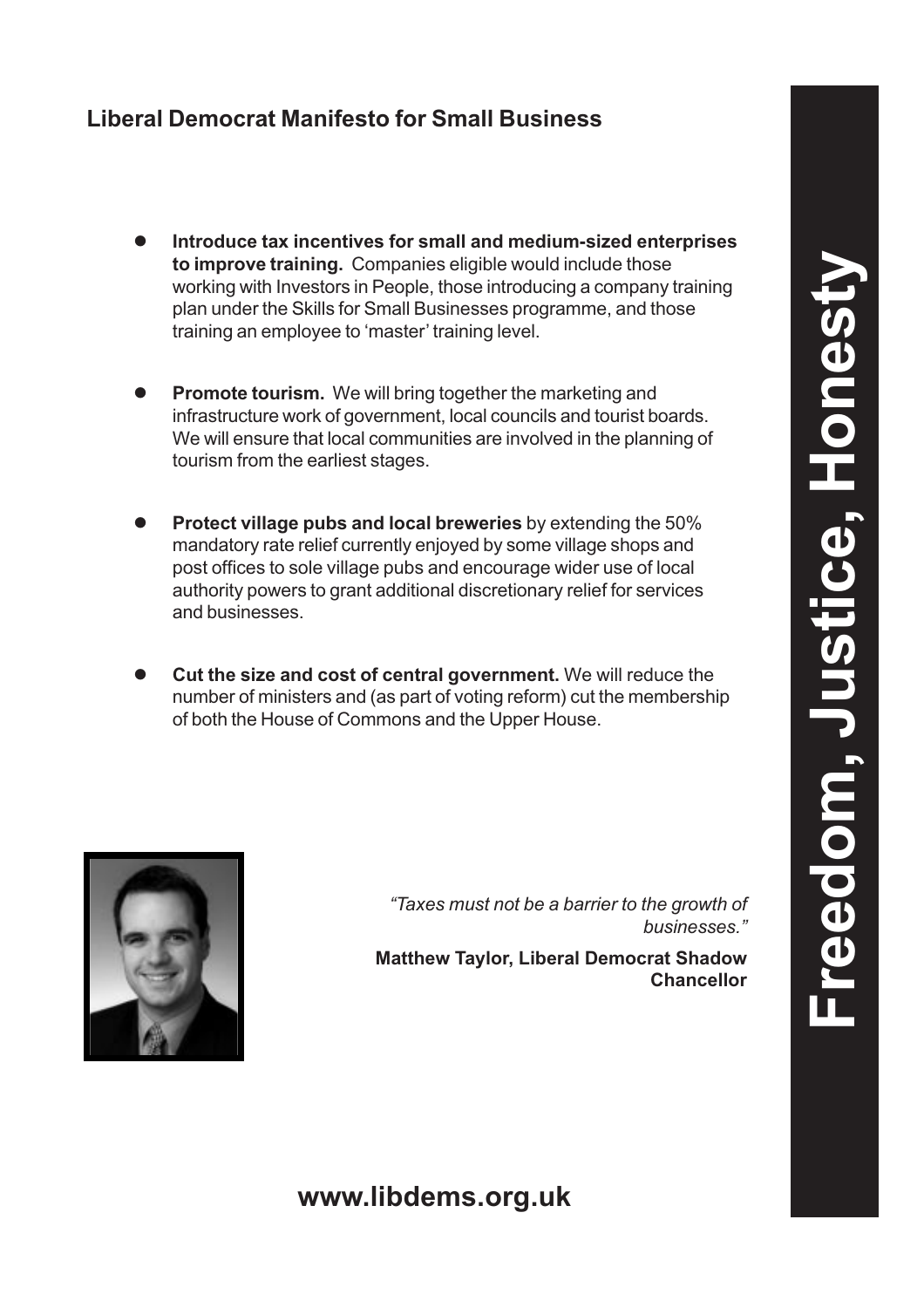# **Liberal Democrat Manifesto for Small Business Freedom to Compete**

Consumers should have as much choice as possible, but more and more ownership is concentrated in the hands of fewer and fewer companies. Large concerns have been driving small businesses to the wall. The adverse exchange rate also makes it difficult for small business to compete internationally. We intend to level the playing field to support competition and smaller businesses. We will:

- Introduce tough legislation to control monopolies and cartels with a presumption against a high concentration of ownership. Even in apparently competitive markets, anti-competitive behaviour is creating localised monopolies where, for example, supermarkets, large newsagents and oil companies have an unfair advantage over small shops and independents. We will strengthen the powers of the competition authorities to tackle localised monopolies.
- Tighten controls on banks. We will require the banks to develop new codes of banking practice for small business, which would be monitored by the Office of Fair Trading. We will apply full competition law to banks, refer bank mergers to the Competition Commission, prohibit anti-competitive cash machine charges and regulate the clearance system.
- Support local markets including farmers markets by providing funds to regenerate local shopping areas, preserving a diverse range of retail outlets and encouraging flexibility in planning regulations for smaller outlets.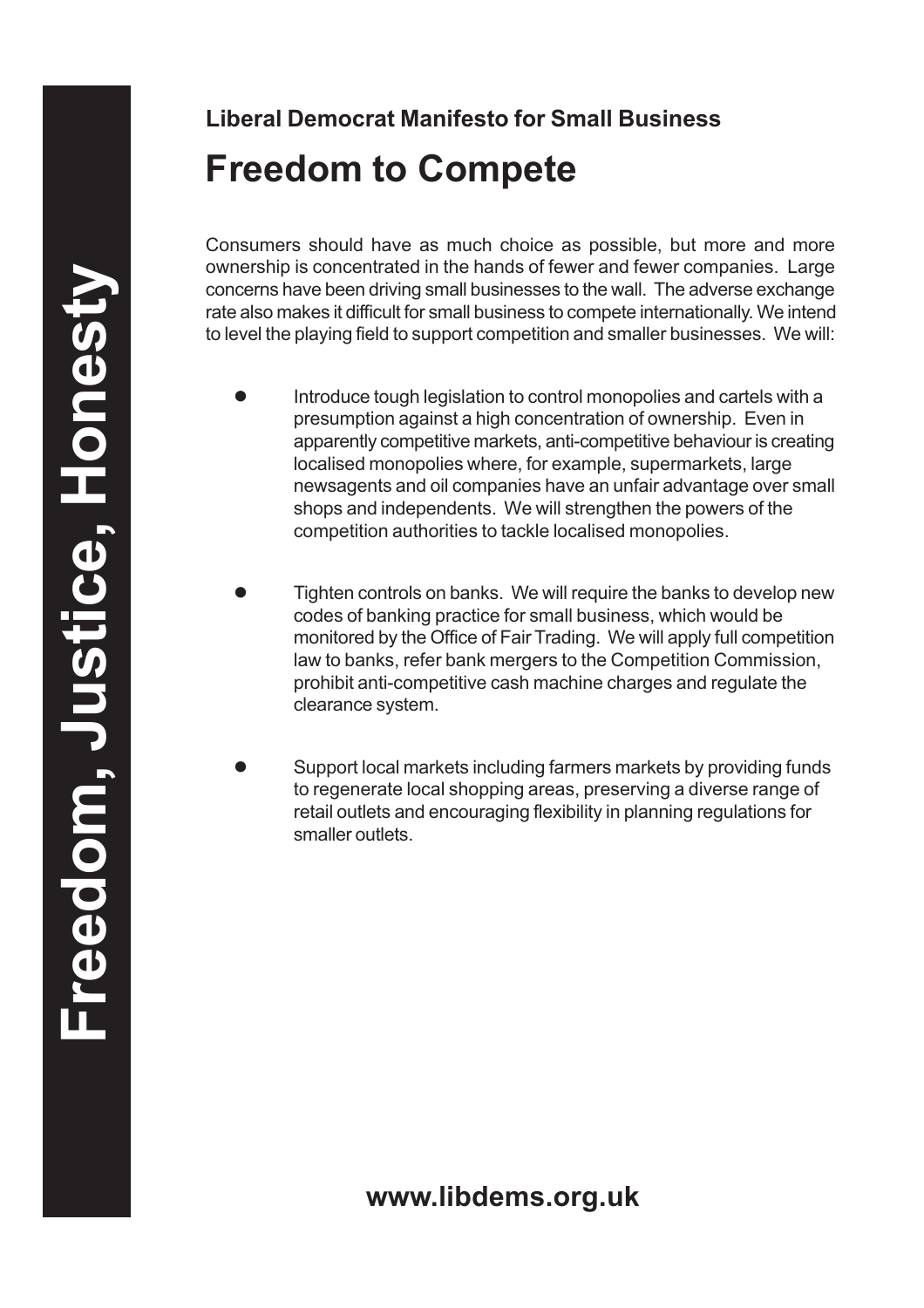- Create a competitive and sound economy, enabling British euro entry subject to the decision of the British people in a referendum. Membership of the euro at a competitive and sustainable rate would offer Britain considerable benefits. It would end the exchange rate instability which has destroyed many thousands of jobs, safeguard the investment in hundreds of thousands of further jobs by overseas firms, and reduce the costs of trade with the rest of the EU. Unlike the Conservatives, we believe the British people deserve the opportunity to have their say in a referendum.
- Establish fair competition for British freight companies. We will cut significantly freight vehicle excise duty, funding this by introducing a daily charge which includes overseas hauliers who currently escape VED.
- Promote diversity of ownership. We will initiate a review of policy governing mutual ownership of building societies, insurance companies and credit unions to encourage and develop them. We will also review legislation in order to stimulate employee share ownership and co-operatives.



"Uncompetitive practice by banks is damaging small businesses. The matter must be referred to the Competition Commission to find new ways of increasing competition in the bank industry."

**Dr Vince Cable, Liberal Democrat Shadow Secretary of State for Trade and Industry**